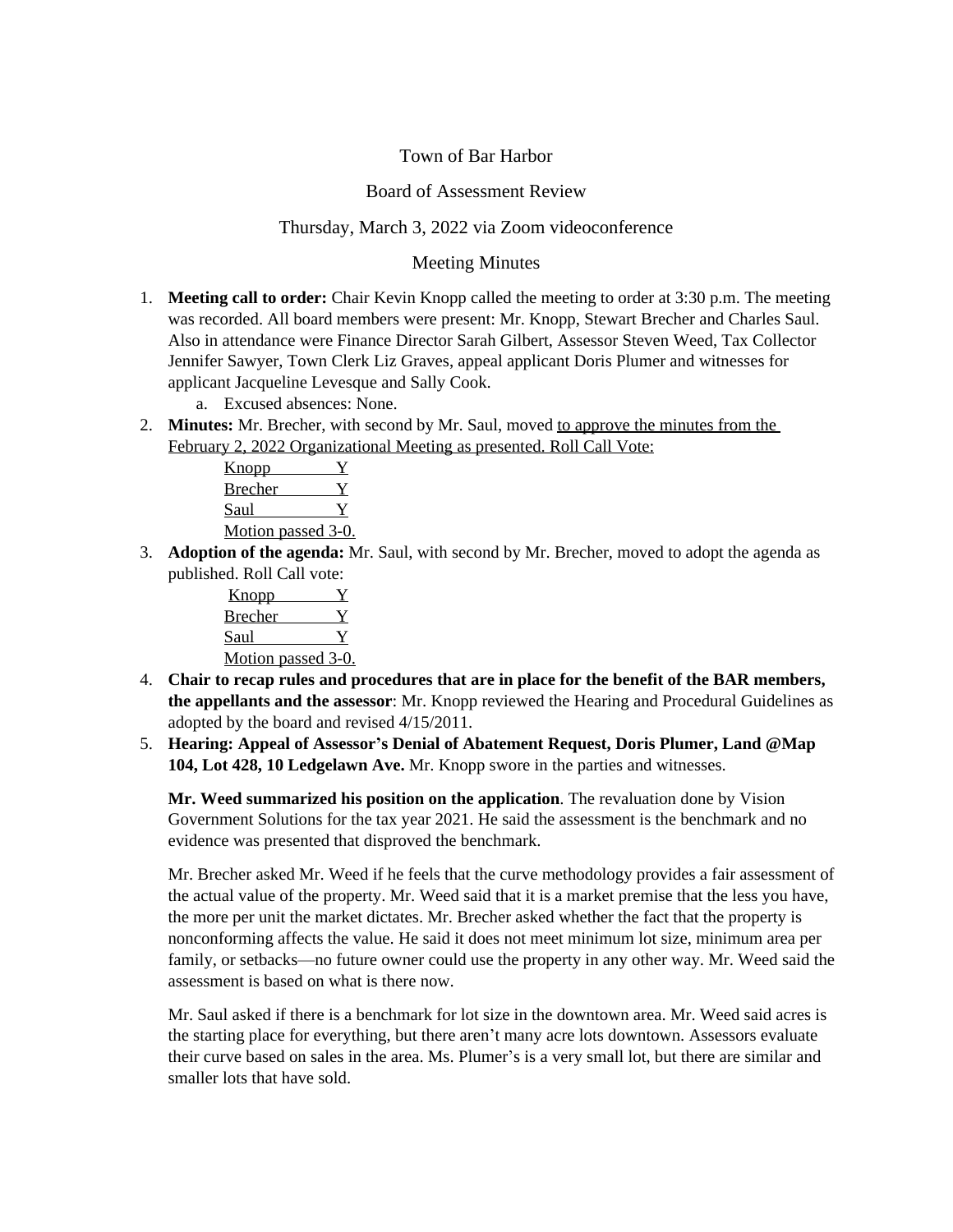Mr. Knopp reviewed the process to date: Ms. Plumer went first to Vision Government Solutions, which agreed to a small abatement. Mr. Weed granted a further partial abatement, \$66,700. Mr. Knopp asked if that was the amount she requested, or a compromise. Mr. Weed said it was based on his assessment; it was not the amount the applicant had asked for. He said he agreed that having no driveway on a very small lot is impactful. He found a property 32 Bridge Street, in a similar situation, that was receiving a 20% reduction on the land which he put on Ms. Plumer's lot. He said he doesn't have sales data to determine impact of a lack of driveway but felt it was fair to treat the two properties the same on that issue. Because it's such a small lot you likely can't put a driveway in. He said the new vacation rental rules can't be a factor for an April 1 assessment.

Mr. Knopp asked when the last full town assessment was done in Mr. Weed said it was 2006. Mr. Knopp asked if it's reasonable to wait that long. Mr. Weed said the town was strictly in compliance with criteria in state law, assessment ratio and quality rating, but he would have preferred to do it sooner since the longer you wait, the larger the one-time jump.

Mr. Knopp said he is struggling with how the curve is working when you get to very small, intown lots. He lives on Ledgelawn Ave as well and doesn't see why Mr. Plumer's lot is valued at \$5M/acre while his own is valued at \$2 or \$3M/acre.

Mr. Weed said Vision developed the curve. He said it can seem like a lot of variation house to house if you only go by acres or square feet, but assessors are also trying to follow market information. He said a property at 78 Ledgelawn, 1,179 square foot lot, sold in October 2021 for \$435,000.

Mr. Brecher said the curve seems unsophisticated in that it doesn't account for zoning and other factors in the community. Mr. Weed said the town is also required to follow the law and what Maine Revenue Service requirements. In order to get enough data is extremely difficult in a town with 3,700 parcels. Where we have the data, we refine, but we often don't, and that results in the simplified model that we're talking about. Are you spending three times as much money to create three percent more accuracy? We go back to market value and what are things selling for. On average, what the revaluation did meets state rules.

Mr. Brecher noted that everybody is in a different position to survive the annual increases. Annual mortgage payments used to be less than the tax bill is now. What can we do to not penalize people in the course of trying to treat everyone the same?

Mr. Knopp noted that the timing of the revaluation was poor. It was during the pandemic, which possibly created a bit of a bubble, the rental rule change did create a buying frenzy because people bought and got their permit in before the change. When the results came out, what was the review process to look for large swings and aberrations? Some people got a reduction in their tax bill, and some people got ridiculous raises of 100 percent. After 15 years, how could anyone expect their tax bill to go down?

Mr. Weed said the town is not raising more money, but redistributing who's paying what based on what the market says. We were looking at data that was saying downtown was significantly lower than the rest of the town in terms of market value, so we knew from the start there was going to be a burden shift to downtown. Some other areas of town had been adjusted since the 2006 reval. He agrees the timing was poor—he signed the contract for the reval four days before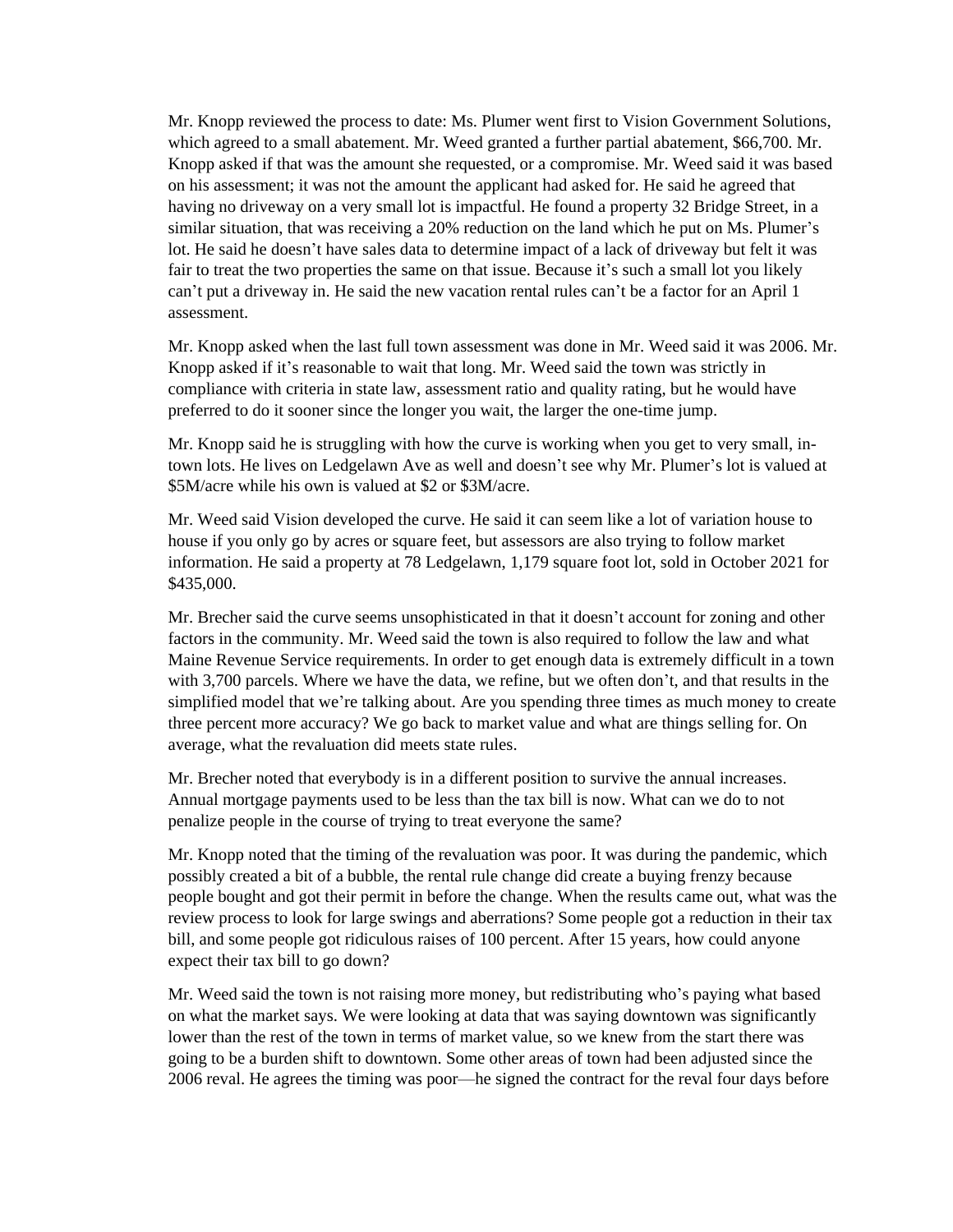the entire state shut down. Mr. Weed said case law is clear that if you try to speculate, you will lose when you go to court.

**Ms. Plumer presented her argument.** She said she turned in her request 40 days ago and received Mr. Weed's written rebuttal three days before the hearing. Her taxes went from \$2,030 to \$3,039. She said she doesn't consider her furnace room as living space. Subtracting that from the square footage, she has about 900 square feet. She said she realizes that a house that has twice the land does not pay twice the amount. A neighbor next door has seven times the land; his taxes are slightly over two times what hers are. His living space is about 3,600 square feet. Board members asked if she brought up the living space question in her application. She said it is in the written appeal material.

She said she thinks it's significant that there's now a cost for parking; friends can't come for an impromptu visit without applying and paying for permit. She also thinks the new rental rules will affect the value of her property. Before November 2021 there was potential added benefit for selling to an investor. Someone could have bought the house for the purpose of using it as a vacation rental. Now you have to live in it year-round, without winter parking for six months. What about people that aren't selling their house? She just want to live here year-round. The curve is really preventing the little guy from living in Bar Harbor. With the parking situation the way it is, she thinks her house has depreciated.

She said she looked at the latest information on property taxes online yesterday. Ms. Gilbert said she spoke with Mr. Plumer yesterday and explained there is an issue with software programs that town staff was not aware of and will work on.

Ms. Plumer discussed 32 Bridge Street, another downtown property with no driveway. She asked where to find the 20% reduction in value of the land Mr. Weed mentioned. Mr. Weed said it is at the bottom of the property card, land line valuation section. The "condition" section says 0.8; that's where the 20% is.

**Deliberations:** Mr. Knopp closed the testimony and hearing part of the meeting at 4:38 for the board to go into deliberation. He said the board needs to make a finding of whether Ms. Plumer met the burden of proof that her assessment, after the partial abatement that was granted, is manifestly wrong.

Mr. Saul wondered whether actual interior size of the living space is different than what can be determined from the outside. He asked about giving a closer look, even independent appraisals, for properties at either end of the curve. He said the 20% reduction in the land valuation seems like a puny adjustment; with the combination of no driveway and the nonconforming lot the land does seem to be overpriced. He asked if there is any latitude to increase the 20% reduction on the land. Is that in our purview? Mr. Knopp said this board has no evidence basis of fact to make such a finding.

Mr. Knopp said Ms. Plumer's tax bill based on the abated value is lower by almost \$650 and he wouldn't call that puny. He said he doesn't agree with it or understand it, but everyone in town was based on this same curve, so he doesn't think the board can grant an exception to just one property owner. He doesn't see anything that says she's met the burden of proof for a further abatement.